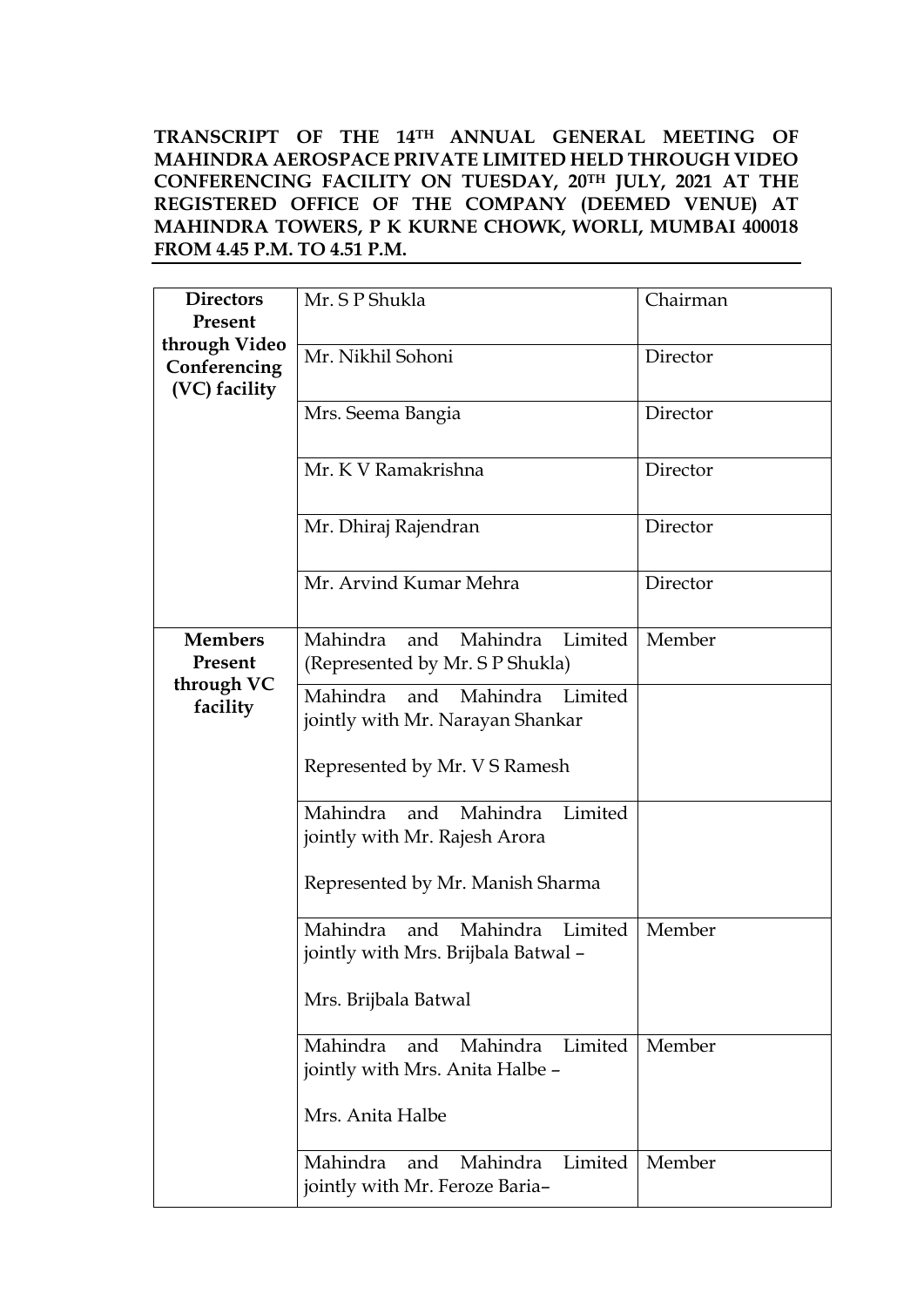|                                        | Mr. Feroze Baria                                                                                                              |                                                                                   |
|----------------------------------------|-------------------------------------------------------------------------------------------------------------------------------|-----------------------------------------------------------------------------------|
|                                        | Mahindra and Mahindra Limited<br>jointly with Mr. Sumeet Maheshwari-                                                          | Member                                                                            |
|                                        | Mr. Sumeet Maheshwari                                                                                                         |                                                                                   |
|                                        | Kotak Mahindra Trusteeship Services<br>Limited (A/c Kotak India Growth Fund<br>$II$ ) –<br>Represented by Mr. K V Ramakrishna | Member                                                                            |
|                                        | Kotak Investment Advisors Limited -<br>Represented by Mr. Dhiraj Rajendran                                                    | Member                                                                            |
| In Attendance/<br><b>By Invitation</b> | Mr. T Subrahmanya Sarma                                                                                                       | <b>Chief Financial</b><br>Officer                                                 |
| through VC<br>facility                 | Mr. V S Ramesh                                                                                                                | <b>Company Secretary</b>                                                          |
|                                        | Ms. Vidhi Singhania                                                                                                           | Representative of<br>M/s. BSR & Co LLP,<br><b>Statutory Auditors.</b>             |
|                                        | Mr. J Shyamsukha                                                                                                              | Representative of<br>M/s. BSR & Co LLP,<br>Statutory Auditors.                    |
|                                        | Ms. Shikha Makwana                                                                                                            | Representative<br>of<br>M/s. Siroya and BA<br>Associates,<br>Secretarial Auditor. |
|                                        | Mr. Manish Sharma                                                                                                             | Representative from<br>Corporate Secretarial<br>Department                        |

# **A. Chairman of the Meeting**

Pursuant to Article 67 of the Articles of Association of the Company, Mr. S P Shukla, the Chairman of the Board of Directors, took the Chair and welcomed the members to the 14th Annual General Meeting (AGM) of the Company.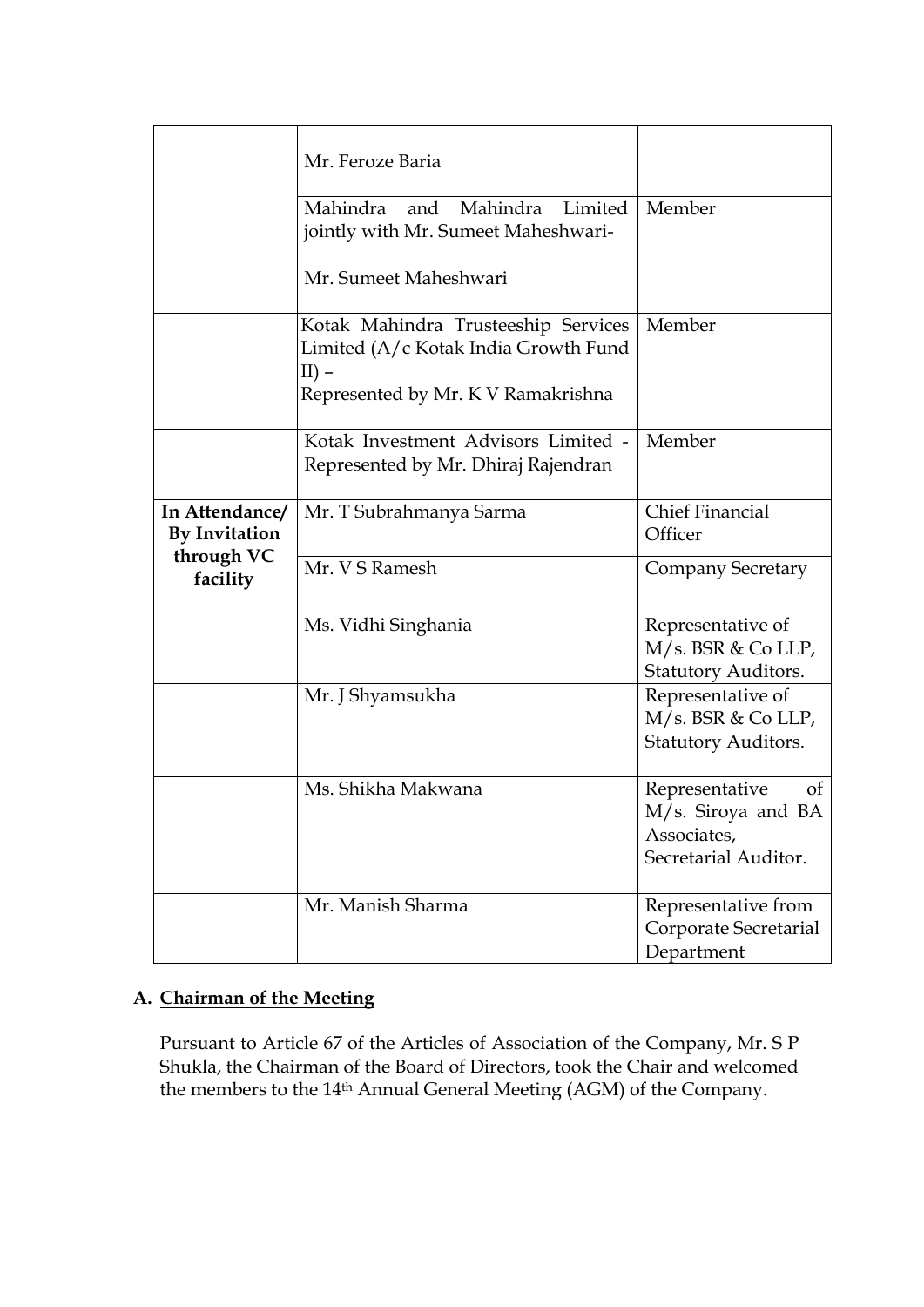## **B. Quorum**

The Chairman with the assistance of Company Secretary ascertained that the requisite quorum fixed for the AGM was present through VC and declared the Meeting open.

## **C. Presence of Directors and Auditors**

All the Directors attended the Meeting.

Mr. J Shyam Sukha and Ms. Vidhi Singhania, representatives of M/s. BSR & Co LLP, Statutory Auditors of the Company, were present at the meeting.

Ms. Shikha Makwana, representative of M/s. Siroya and BA Associates, Secretarial Auditor, attended the meeting.

# **D. Notice of Meeting and Audited Financial Statement and Report of the Board and Auditors**

 The Chairman confirmed that the Notice of the 14th Annual General Meeting along with the copy of the Audited Financial Statement for the Financial Year ended 31st March, 2021 together with the Board's Report, Auditors' Report and Secretarial Auditors' Report were sent to the Members, Directors and Statutory and Secretarial Auditors vide e-mail on 28th June, 2021, i.e. within the statutory period.

The Notice convening the Annual General Meeting was taken as read with the consent of the Members present through VC at the meeting.

The members were informed that the Audited financial Statement along with the Directors' Report, Auditors' Report and Secretarial Auditors' Report for the financial year ended 31st March, 2021, the Register of Directors and Key Managerial Personnel and their shareholding maintained under Section 170 of the Act, the Register of Contracts or Arrangements in which the directors are interested, maintained under Section 189 of the Act and other documents required to be kept open for inspection were available for inspection by any member through electronic mode throughout the meeting.

# **E. Auditors Report**

The Chairman informed the Members that the Statutory Auditors and Secretarial Auditors had not made any qualifications, observations or adverse comments in their respective Reports for year ended 31st March, 2021.

The Statutory Auditors' report was taken as read with the consent of the Members present at the meeting.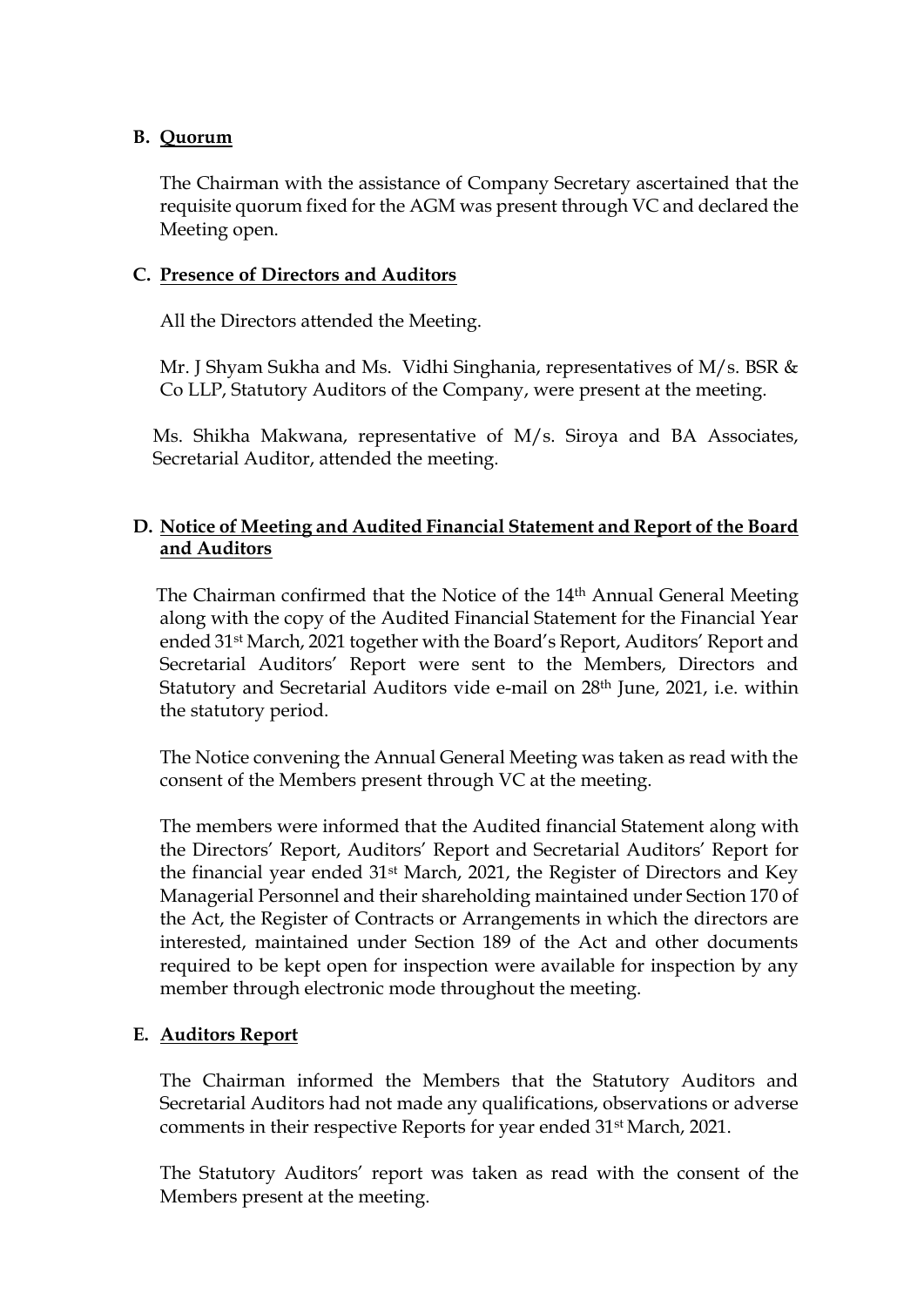The Chairman thereafter informed the Members that the Company had indeed made all efforts feasible under the present circumstances to enable the members to participate in the meeting and vote on the items being considered at the meeting.

# **F. Purpose of the Meeting**

The Chairman thereafter explained the purpose of the meeting and the objectives and implications of all the resolutions proposed to be passed at the meeting.

The Chairman informed the Members that this Annual General Meeting had been convened to be held through Video Conferencing, in pursuance to the Circulars issued by the Ministry of Corporate Affairs, Government of India (the 'MCA') vide its General Circular No.14/2020 dated April 08, 2020, General Circular No.17/2020 dated April 13, 2020, General Circular No.22/2020 dated June 15, 2020, General Circular No.33/2020 dated September 28, 2020, General Circular No.39/2020 dated December 31, 2020 and General Circular No. 02/2021 dated January 13, 2021 (the 'MCA Circulars'), and therefore the facility to appoint proxy to attend and cast vote was not available for this AGM.

Before putting the resolutions to vote, the Chairman enquired with the Members if they had any queries on any item of business, which he would be glad to answer.

As no queries were raised by the Members, the Chairman moved to the business to be transacted at the meeting.

# **ORDINARY BUSINESS:**

**1. To receive, consider and adopt the Audited Financial Statements of the Company for the Financial Year ended 31st March, 2021, including the Audited Balance Sheet as at 31st March, 2021 and the Statement of Profit and Loss for the year ended on that date and the Reports of the Board of Directors and Auditors thereon.**

The Chairman moved the resolution in respect of Item No. 1 of the Notice of AGM i.e., consideration and adoption of the Audited Financial Statement of the Company for the Financial Year ended 31st March, 2021 and the Reports of the Board of Directors and Auditors thereon.

He requested the members to propose and second the resolution as an ordinary resolution.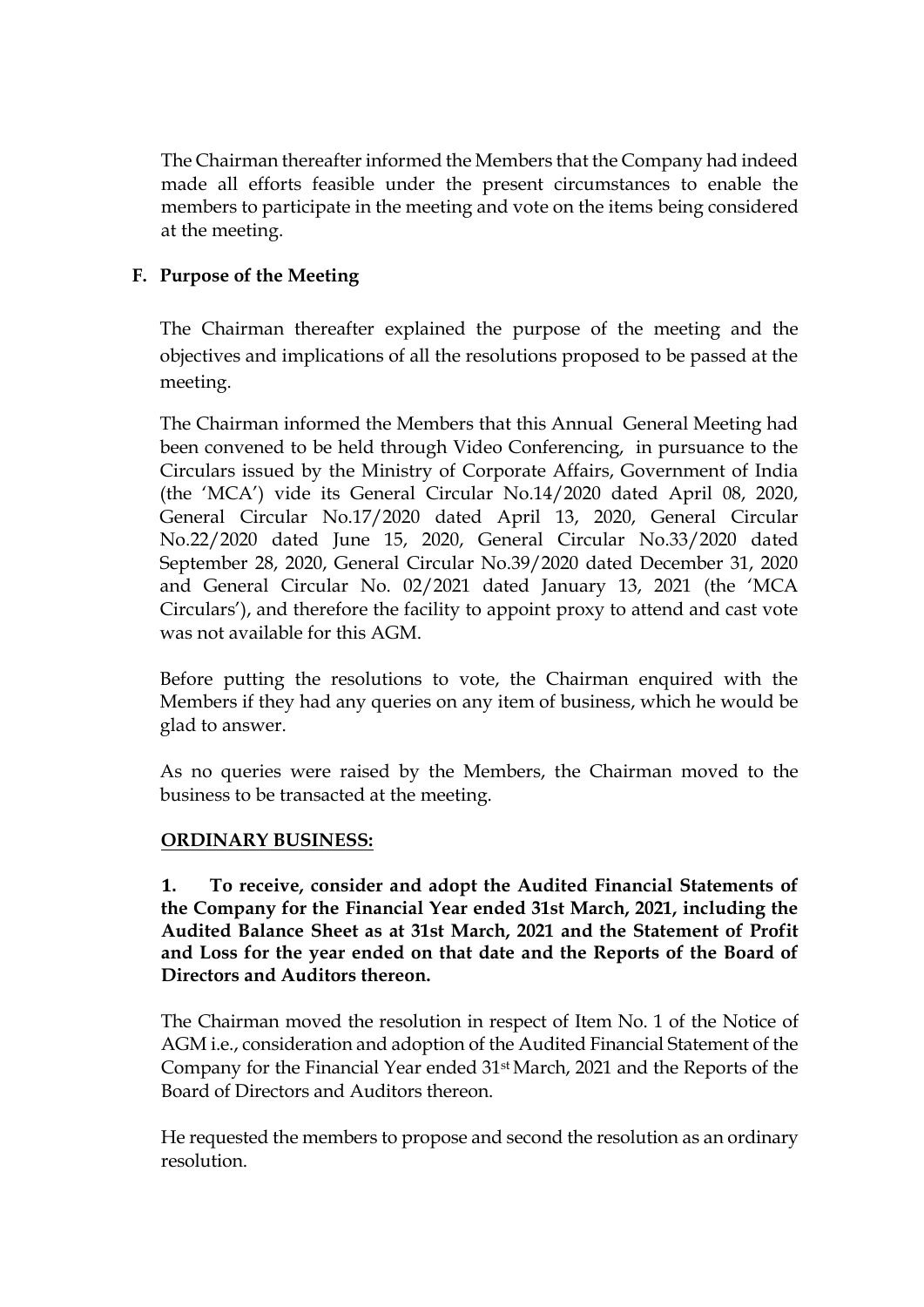Mr. Feroze Baria proposed and Mrs. Brijbala Batwal seconded the following Resolution as an **Ordinary Resolution**:

"**RESOLVED THAT** the Audited Financial Statements of the Company for the financial year ended 31st March, 2021, including the Audited Balance Sheet as at 31st March, 2021 and the Statement of Profit and Loss for the year ended on that date and the Reports of the Board of Directors and Auditors thereon, as laid before the meeting be received, considered and adopted."

The Chairman put the resolution to vote and on a show of hands declared the resolution carried unanimously.

Mr. SP Shukla, Chairman, being interested in the next item of business, requested Mr. Arvind Kumar Mehra, Director, to Chair the Meeting and to conduct the proceedings of the Meeting for the next item.

Mr. Arvind Kumar Mehra occupied the Chair.

# **2. To appoint a Director in place of Mr. Shriprakash Shukla (DIN: 00007418), who retires by rotation and, being eligible, offers himself for reappointment.**

The Chairman then moved the resolution in respect of Item No. 2 of the Notice of AGM i.e., appointment of Mr. SP Shukla, as a Director, who retires by rotation and is eligible for re-appointment.

He requested the members to propose and second the resolution an ordinary resolution.

Mr. KV Ramakrishna proposed and Mrs. Brijbala Batwal seconded the following resolution as an **Ordinary Resolution**:

**"RESOLVED THAT** Mr. Shriprakash Shukla (DIN: 00007418) be reappointed as a Director of the Company, liable to retire by rotation."

The Chairman put the above resolution to vote and on a show of hands declared the Resolution carried unanimously.

**On the request of Mr. Arvind Kumar Mehra, Mr. SP Shukla resumed the Chair.**